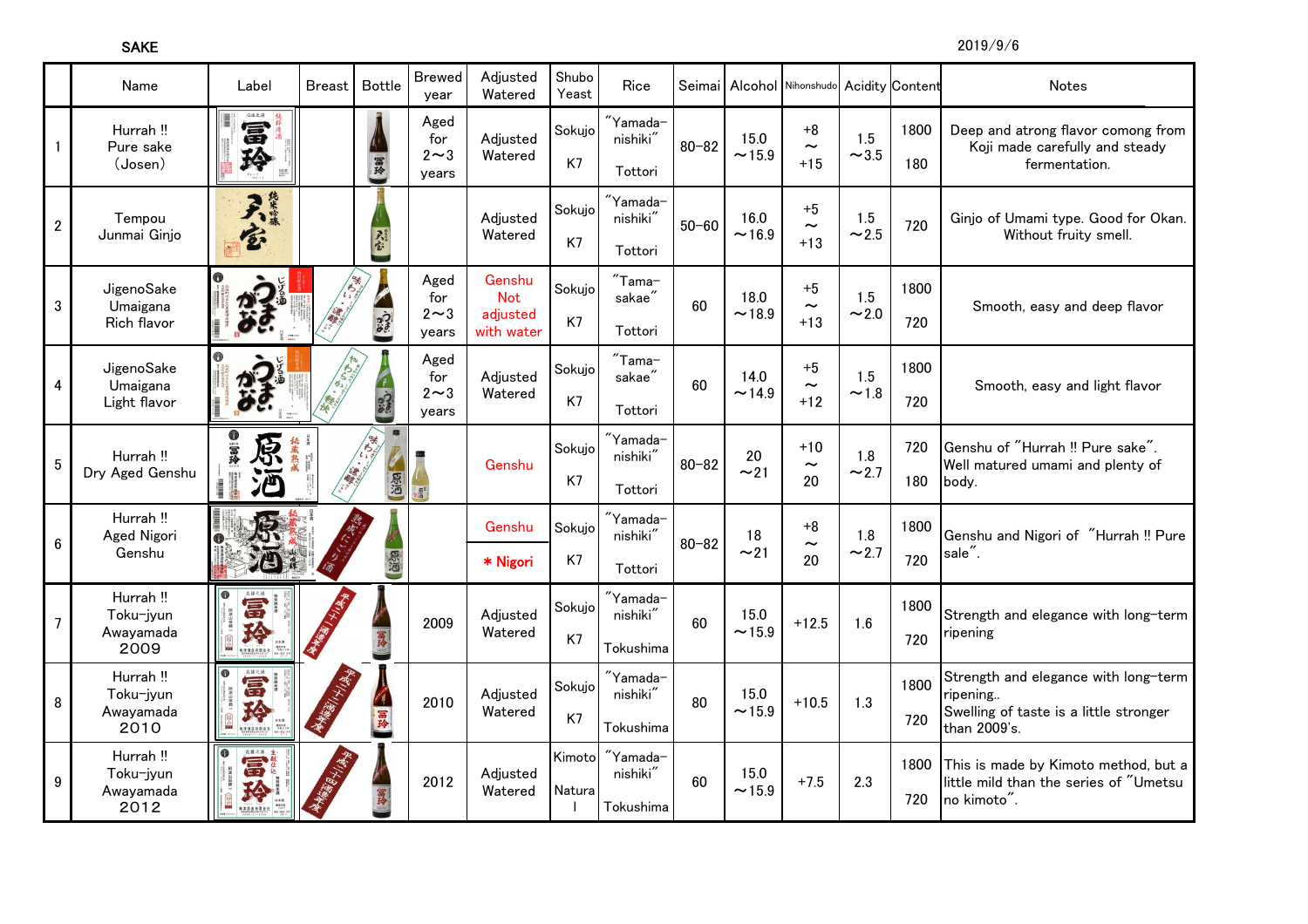SAKE

2019/9/6

|                 | Name                          | Label      | <b>Breast</b>        | <b>Bottle</b> | <b>Brewed</b><br>year | Adjusted<br>Watered | Shubo<br>Yeast    | Rice                              |    |      | Seimai   Alcohol   Nihonshudo   Acidity Content |     |             | Notes                          |
|-----------------|-------------------------------|------------|----------------------|---------------|-----------------------|---------------------|-------------------|-----------------------------------|----|------|-------------------------------------------------|-----|-------------|--------------------------------|
| 10 <sup>1</sup> | Umetsu no Kimoto<br>Yamada 50 | 集<br>冨玲    |                      |               | 2015                  | Genshu              | Kimoto<br>Natural | "Yamada-<br>nishiki"<br>Tottori   | 50 | 21.1 | $+20$                                           | 2.5 | 1800<br>720 | Rice grower: Tetsushi Yamamoto |
| 11              | Umetsu no Kimoto<br>Yamada 60 |            | H27/60<br>山田錦        | 录             | 2016<br>2017          | Genshu              | Kimoto<br>Natural | $"Yamada-$<br>nishiki"<br>Tottori | 60 | 19.5 | $+5$                                            | 2.5 | 1800<br>720 | Rice grower: Tetsushi Yamamoto |
| 12              | Umetsu no Kimoto<br>Yamada 80 | EIN        | **** ****<br>山<br>田錦 |               | 2015                  | Genshu              | Kimoto<br>Natura  | $"Yamada-$<br>nishiki"<br>Tottori | 80 | 21.2 | $+17$                                           | 2.1 | 1800<br>720 | Rice grower: Tanaka farm       |
| 13              | Yama<br>Kimoto 60             |            | H26/60               | 员好            | 2014<br>2015          | Adjusted<br>Watered | Kimoto<br>Natura  | $"Yamada-$<br>nishiki"<br>Tottori | 60 | 14.9 | $+2$                                            | 1.9 | 1800<br>720 | Rice grower: Tetsushi Yamamoto |
| 14              | Yama<br>Kimoto 80             | 応援之酒<br>富玲 | H27/80               |               | 2015                  | Adjusted<br>Watered | Kimoto<br>Natura  | $"Yamada-$<br>nishiki"<br>Tottori | 80 | 14.9 | $+14$                                           | 1.4 | 1800<br>720 | Rice grower: Tanaka farm       |

| 15 | Umetsu no Kimoto<br>Tamasakae 60 |           | H27/60<br>sess 玉栄.<br>富<br>ī4     | 巢  | 2015 | Genshu   | Kimoto<br>Natural | $"Tama-$<br>sakae´             | 60 | 20.4 | $+6$  | 2.7 | 1800<br>720 | Sake for beginners of<br>$\mathrm{''}$ Umetsu no Kimoto $\mathrm{''}$ |
|----|----------------------------------|-----------|-----------------------------------|----|------|----------|-------------------|--------------------------------|----|------|-------|-----|-------------|-----------------------------------------------------------------------|
|    |                                  |           |                                   |    |      |          |                   | Tottori                        |    |      |       |     |             | Rice grower: Takeki Hioki                                             |
| 16 | Umetsu no Kimoto                 |           | H27/80<br>玉                       |    | 2015 | Genshu   | Kimoto            | $"Tama-$<br>sakae <sup>r</sup> | 80 | 21.3 | $+14$ | 2.5 | 1800        | Sake for beginners of<br>$\mathrm{''}$ Umetsu no Kimoto $\mathrm{''}$ |
|    | Tamasakae 80                     | ET        | 栄<br>たまそかえ                        | \$ |      |          | Natura            | Tottori                        |    |      |       |     | 720         | Rice grower : Takeki Hioki                                            |
| 17 | Tama                             | 右援之酒      | $\overline{H27/60}$<br>鳥取県産玉栄 100 |    | 2015 | Adjusted | Kimoto            | $"Tama-$<br>sakae <sup>′</sup> | 60 | 14.9 | $+5$  | 2.0 | 1800        | Sake for beginners of<br>"Umetsu no Kimoto"                           |
|    | Kimoto 60                        |           |                                   | 長  |      | Watered  | Natural           | Tottori                        |    |      |       |     | 720         | Rice grower: Takeki Hioki                                             |
| 18 | Tama                             | 応援之酒<br>富 | H27/80                            |    | 2015 | Adjusted | Kimoto            | $"Tama-$<br>sakae´             | 80 | 14.9 | $+11$ | 2.5 | 1800        | Sake for beginners of<br>$\mathrm{''}$ Umetsu no Kimoto $\mathrm{''}$ |
|    | Kimoto 80                        |           |                                   |    |      | Watered  | Natural           | Tottori                        |    |      |       |     | 720         | Rice grower : Takeki Hioki                                            |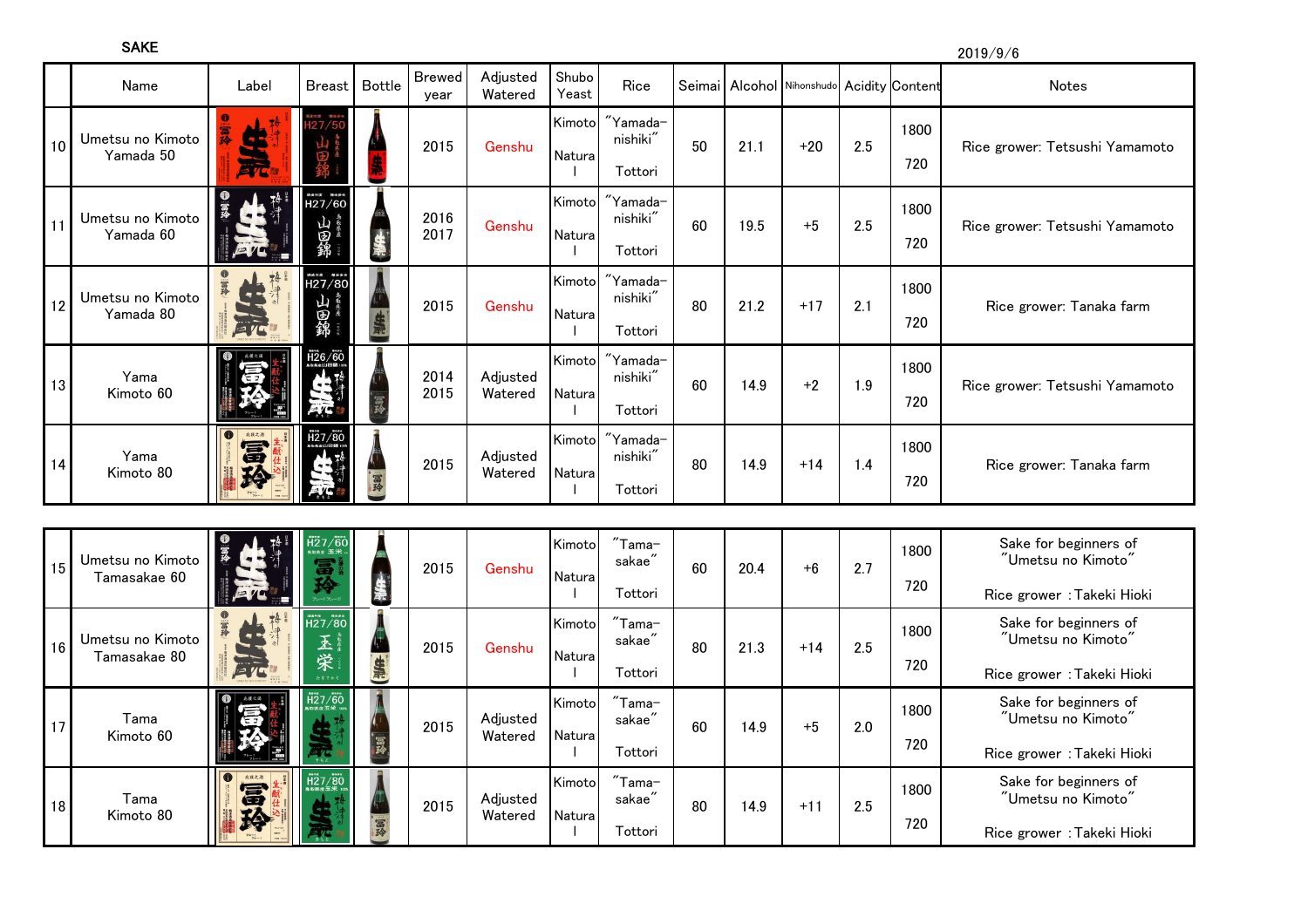|--|--|

2019/9/6

|    | Name                     | Label          | Breast                              | Bottle | <b>Brewed</b><br>year | Adjusted<br>Watered             | Shubo<br>Yeast    | Rice                   |    |      | Seimai   Alcohol Nihonshudo   Acidity Content |     |      | Notes                                             |
|----|--------------------------|----------------|-------------------------------------|--------|-----------------------|---------------------------------|-------------------|------------------------|----|------|-----------------------------------------------|-----|------|---------------------------------------------------|
| 19 | Yamna<br>Kimoto shiro 80 | 应援之酒<br>富玲     | H27/80<br>鳥取県産山田銀 100M              | 富玲     | 2015                  | Adjusted<br>Watered<br>* Nigori | Kimotol<br>Natura | "Yamada-<br>nishiki"   | 80 | 14.5 | $+14$                                         |     | 1800 | Cloudey sake for Okan<br>Rice grower: Tanaka farm |
|    |                          |                |                                     |        |                       |                                 |                   | Tottori                |    |      |                                               |     |      |                                                   |
| 20 | Zaru                     |                | H28/60<br><b>LIFE READ LIMITERS</b> |        | 2016                  | Genshu                          | Kimoto            | $"Yamada-$<br>nishiki" | 80 | 21.5 | $+20$                                         | 3.0 | 1800 | Drink by Okan, Adding sparkling<br>water          |
|    | Yamada 60                |                |                                     | 集      |                       | * Nigori                        | Natura            | Tottori                |    |      |                                               |     | 720  | Rice grower: Tetsushi Yamamoto                    |
|    | Zaru                     |                | 129/60                              |        |                       | Genshu                          | Kimoto            | $"Tama-$<br>sakae´     | 60 |      |                                               | 3.3 | 1800 | Drink by Okan, Adding sparkling<br>water          |
| 21 | Tama 60                  |                |                                     | 集      | 2017                  | * Nigori                        | Natura            | Tottori                |    | 21.2 | $+17$                                         |     | 720  | Rice grower: Takeki Hioki                         |
|    | Zaru                     | ●富玲<br>76      | H28/80                              |        | 2016                  | Genshu                          | Kimoto            | $"Tama-$<br>sakae´     | 80 |      |                                               |     | 1800 | Drink by Okan, Adding sparkling<br>water          |
| 22 | Tama 80                  | $=$ $\sqrt{2}$ |                                     |        |                       | * Nigori                        | Natura            | Tottori                |    | 21.2 | $+24$                                         | 2.5 | 720  | Rice grower: Takeki Hioki                         |

| 23 <sub>l</sub> | Umetsu no Kimoto<br>made by<br>non-chemical rice | 76<br>ETH              | 精米参合<br>酒造年度<br>H26/92<br>無農薬無肥料米<br>日置。或。山田錦、          | 2014 | Genshu | Kimotol<br>Natural       | Ύamada−<br>nishiki"<br>Tottori<br>by Mr.Hioki    | 92             | 17.8 | $+6$  | 2.5 | 1800<br>720 | Grown by Kimura method agricultural<br>methods.(non-chemical non-fertilizer)<br>Rice grower : Takeki Hioki                                          |
|-----------------|--------------------------------------------------|------------------------|---------------------------------------------------------|------|--------|--------------------------|--------------------------------------------------|----------------|------|-------|-----|-------------|-----------------------------------------------------------------------------------------------------------------------------------------------------|
| 24 <sup>1</sup> | Umetsu no Kimoto<br>made by<br>non-chemical rice | 76<br>$=$ $\bar{q}$    | 精米参会<br>酒造年度<br>H27/ #***5<br>無農薬無肥料米<br>日置 a ん家の山田錦 mx | 2015 | Genshu | Kimotol<br><b>Natura</b> | $"Yamada-$<br>nishiki"<br>Tottori<br>by Mr.Hioki | 麹96.5<br>掛98.5 | 19.7 | $+11$ | 2.5 | 1800<br>720 | Grown by Kimura method agricultural<br>methods.(non-chemical non-fertilizer)<br>Rice grower : Takeki Hioki                                          |
| 25 <sub>l</sub> | Umetsu no Kimoto<br>made by<br>non-chemical rice | 山格<br>$\bullet$<br>ETE | 精采参宫<br>酒造年度<br>H28/ #*100<br>無農薬無肥料米<br>日置きん家の山田錦      | 2016 | Genshu | Kimotol<br><b>Natura</b> | Yamada-<br>nishiki"<br>Tottori<br>by Mr.Hioki    | 麹100<br>掛98    | 20.0 | $+15$ | 3.5 | 1800<br>720 | Grown by Kimura method agricultural<br>methods.(non-chemical non-fertilizer)<br>Rice grower : Takeki Hioki<br><b>*</b> Koji is made with brown rice |